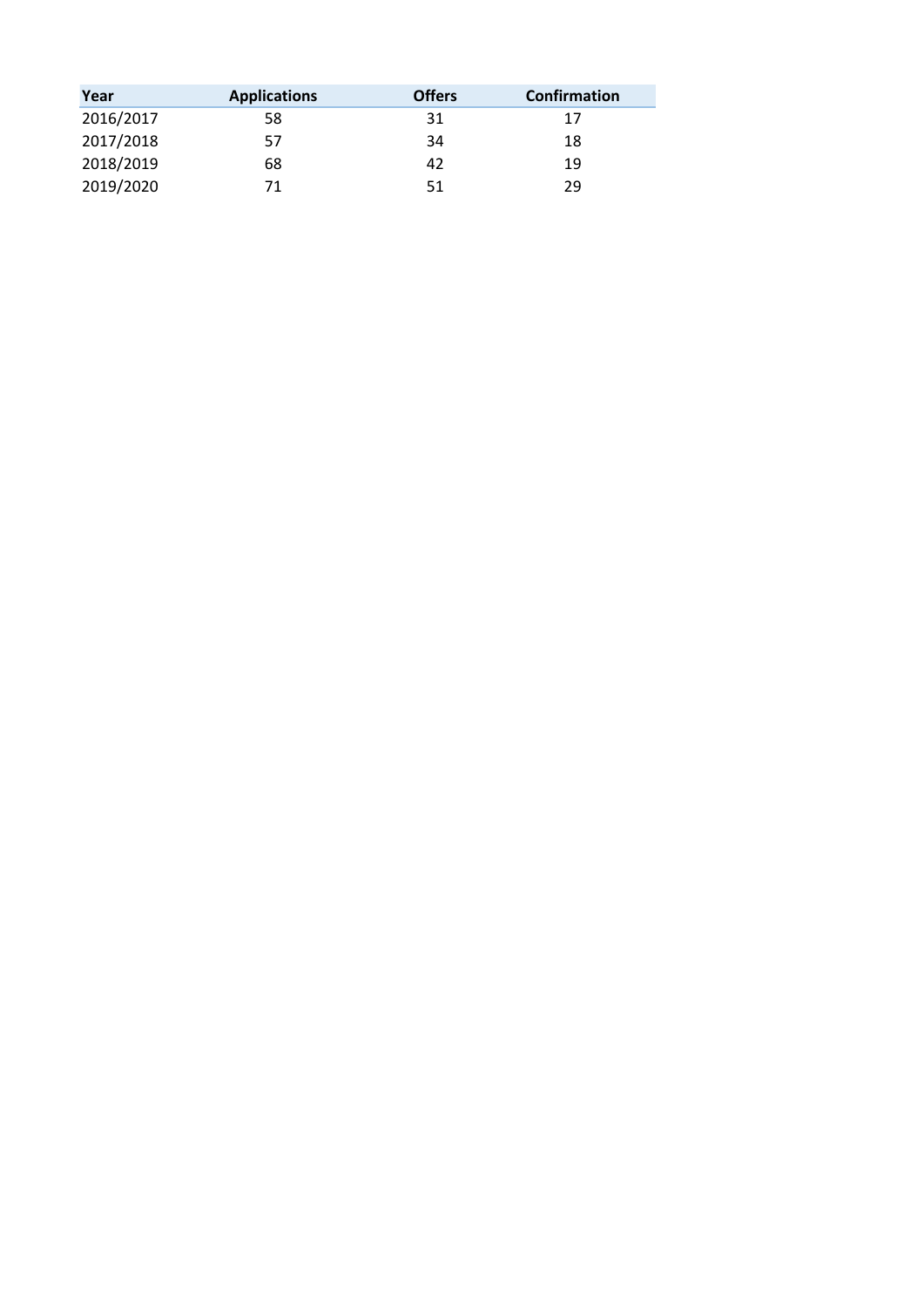| <b>College</b>                    | 2016/2017      |                | 2017/2018 2018/2019 2019/2020 |                |
|-----------------------------------|----------------|----------------|-------------------------------|----------------|
| Christ's College                  |                | 1              | 2                             | 2              |
| Churchill College                 |                |                |                               | $\mathbf{1}$   |
| <b>Clare College</b>              | 3              | $\mathbf{1}$   |                               | $\overline{2}$ |
| Clare Hall                        |                |                |                               | $\mathbf{1}$   |
| Corpus Christi College            |                |                | $\overline{2}$                |                |
| Darwin College                    |                | $\mathbf{1}$   | $\mathbf{1}$                  |                |
| Downing College                   |                |                |                               | $\mathbf{1}$   |
| <b>Emmanuel College</b>           | 1              |                |                               | $\mathbf{1}$   |
| <b>Fitzwilliam College</b>        |                |                |                               | $\mathbf{1}$   |
| <b>Girton College</b>             | $\overline{2}$ |                |                               |                |
| <b>Gonville and Caius College</b> | $\mathbf{1}$   | $\mathbf{1}$   |                               | 3              |
| <b>Homerton College</b>           |                | 1              | 1                             |                |
| <b>Hughes Hall</b>                |                |                |                               | $\mathbf{1}$   |
| Jesus College                     | $\mathbf{1}$   | $\overline{2}$ | 3                             |                |
| King's College                    | 1              |                |                               | $\mathbf{1}$   |
| Lucy Cavendish College            | $\mathbf{1}$   | 1              |                               | $\overline{2}$ |
| Magdalene College                 |                | $\mathbf{1}$   | $\mathbf{1}$                  |                |
| Murray Edwards College            |                |                | $\mathbf 1$                   | $\mathbf{1}$   |
| Newnham College                   | $\mathbf{1}$   | $\mathbf{1}$   | $\mathbf{1}$                  |                |
| Pembroke College                  |                |                |                               | $\overline{2}$ |
| Peterhouse                        |                | $\mathbf{1}$   |                               |                |
| Queens' College                   |                | $\mathbf 1$    | $\mathbf{1}$                  | 2              |
| Robinson College                  |                |                |                               |                |
| Selwyn College                    | $\mathbf{1}$   |                |                               | $\mathbf{1}$   |
| <b>Sidney Sussex College</b>      | 2              | $\mathbf{1}$   |                               |                |
| <b>St Catharine's College</b>     | $\mathbf{1}$   | 1              |                               | $\overline{2}$ |
| St Edmund's College               |                | 1              |                               |                |
| St John's College                 | $\mathbf{1}$   | $\overline{2}$ | $\overline{2}$                | $\overline{2}$ |
| <b>Trinity College</b>            |                |                | $\overline{2}$                | $\overline{2}$ |
| <b>Trinity Hall</b>               |                | $\mathbf{1}$   | $\mathbf 1$                   |                |
| University of Cambridge           |                |                |                               |                |
| <b>Wolfson College</b>            | $\mathbf{1}$   |                | $\mathbf{1}$                  | $\mathbf{1}$   |